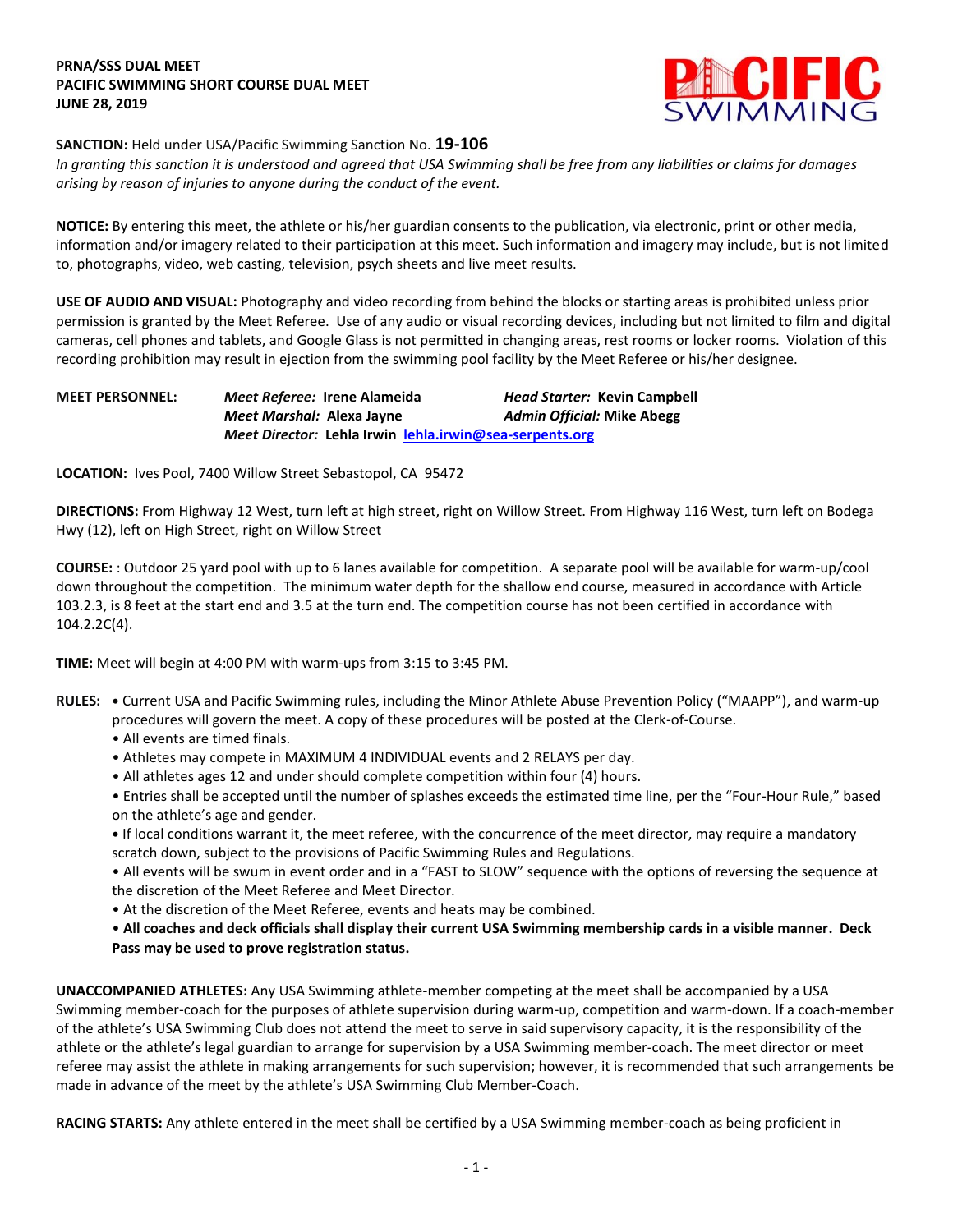performing a racing start, or shall start each race from within the water. When unaccompanied by a USA Swimming member coach, it is the responsibility of the athlete or the athlete's legal guardian to ensure compliance with this requirement.

**RESTRICTIONS:** • Smoking and the use of other tobacco products is prohibited on the pool deck, in the locker rooms, in spectator

seating on standing areas and in all areas used by athletes, during the meet and during warm-up periods.

- Sale and use of alcoholic beverages is prohibited in all areas of the meet venue.
- No glass containers are allowed in the meet venue.
- No propane heater is permitted except for snack bar/meet operations.
- All shelters shall be properly secured.
- Deck Changes are prohibited.
- No pets allowed on deck, other than service assistance animals.

• Destructive devices, to include but not limited to, explosive devices and equipment, firearms (open or concealed), blades, knives, mace, stun guns and blunt objects are strictly prohibited in the swimming facility and its surrounding areas. If observed, the Meet Referee or his/her designee may ask that these devices be stored safely away from the public or removed from the facility. Noncompliance may result in the reporting to law enforcement authorities and ejection from the facility. Law enforcement officers (LEO) are exempt per applicable laws.

• Operation of a drone, or any other flying apparatus, is prohibited over the venue (pools, athlete/coach areas, spectator areas and open ceiling locker rooms) any time athletes, coaches, officials and/or spectators are present.

**ELIGIBILITY:** • Athletes shall be current members of USA Swimming and enter their name and registration number on the meet entry card exactly as they are shown on their Registration Card. If this is not done, it may be difficult to match the athlete with the registration database. The meet host shall check all athlete registrations against the SWIMS database and if not found to be registered, the Meet Director shall accept the registration at the meet (a \$10 surcharge shall be added to the regular registration fee). Duplicate registrations shall be refunded by mail.

• Entries are limited to athletes attached to or training with **SSS** or **PRNA**.

• Entries with **"NO TIME" shall be ACCEPTED.**

• Entry times submitted for this meet may be checked against a computer database and may be changed in accordance with Pacific Swimming Entry Time Verification Procedures.

• Disabled athletes are welcome to attend this meet and should contact the Meet Director or Meet Referee regarding any special accommodations on entry times and seeding per Pacific Swimming policy.

• Athletes 19 years of age and over may compete in the meet for time only, no awards. Such athlete shall meet standards for the 17-18 age group.

• Age on the first day of the meet shall determine the athlete's age for the entire meet.

#### **ENTRY FEES:** \$20.00 per athlete.

**ENTRIES**: Entries shall be submitted in an electronic format using the TM file provided. Entries are due by midnight, Wednesday, June 26. No late entries will be accepted.

#### **Mail entries to**: **Lehla Irwin [lehla.irwin@sea-serpents.org](mailto:lehla.irwin@sea-serpents.org)**

**CHECK-IN:** The meet shall be pre-seeded. No check-in required.

**SCRATCHES:** Any athletes not reporting for or competing in an individual timed final event that they have checked in for shall not be penalized. Athletes who must withdraw from an event after it is seeded are requested to inform the referee immediately.

**AWARDS:** None.

**ADMISSION:** Free.

**SNACK BAR & HOSPITALITY:** There will be no snack bar available. Coaches and working officials will be provided refreshments.

**MINIMUM OFFICIALS**: At least seven days prior to the start of the meet, meet management (Meet Director and/or Meet Referee) shall contact a representative from each club participating in the meet, and provide a preliminary inventory of the officials that club is required to provide for each session. Each club shall, by the start of the meet, provide to the Meet Director or designee a list of Officials who have agreed to represent that club during each session of the meet.